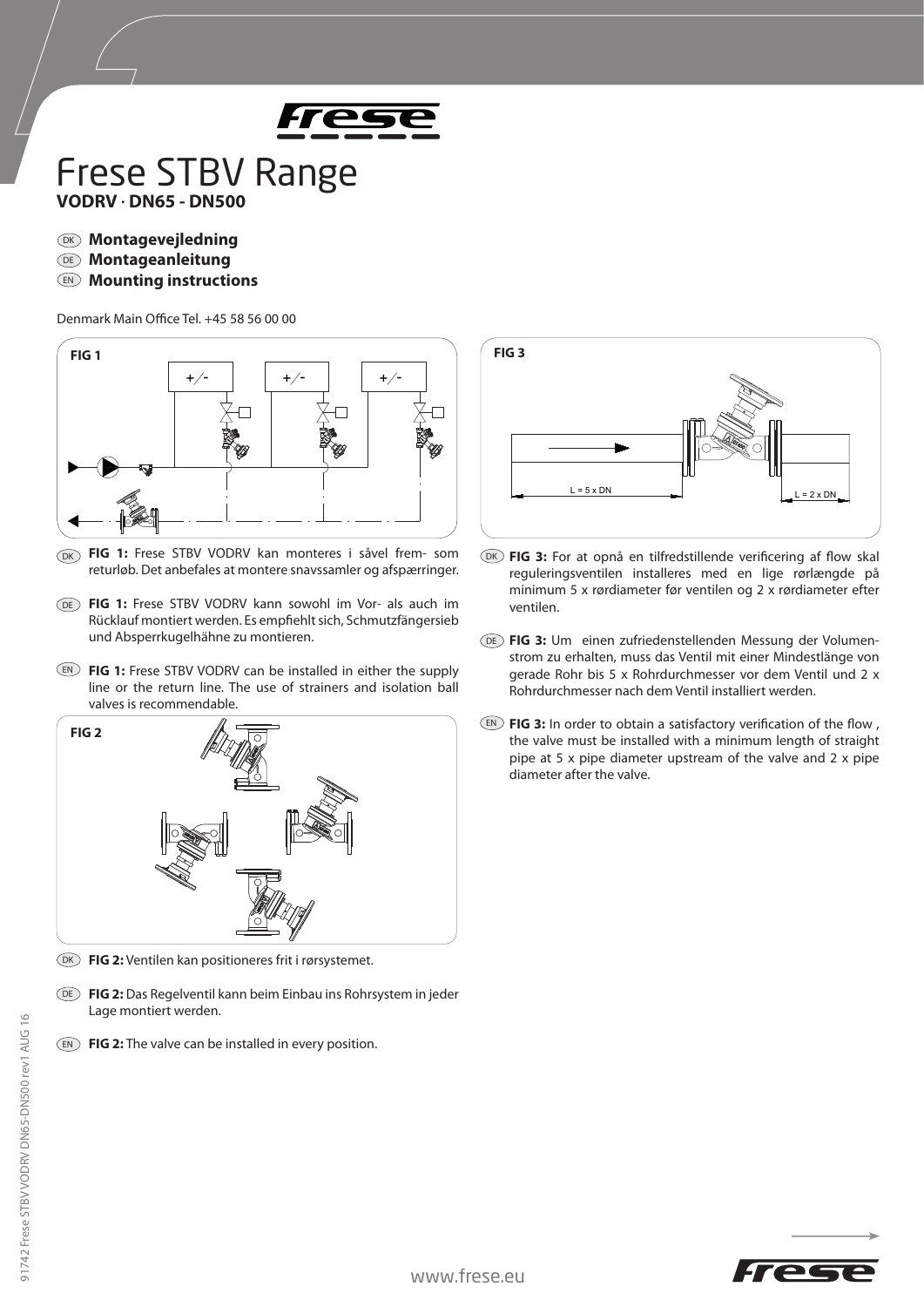

Tese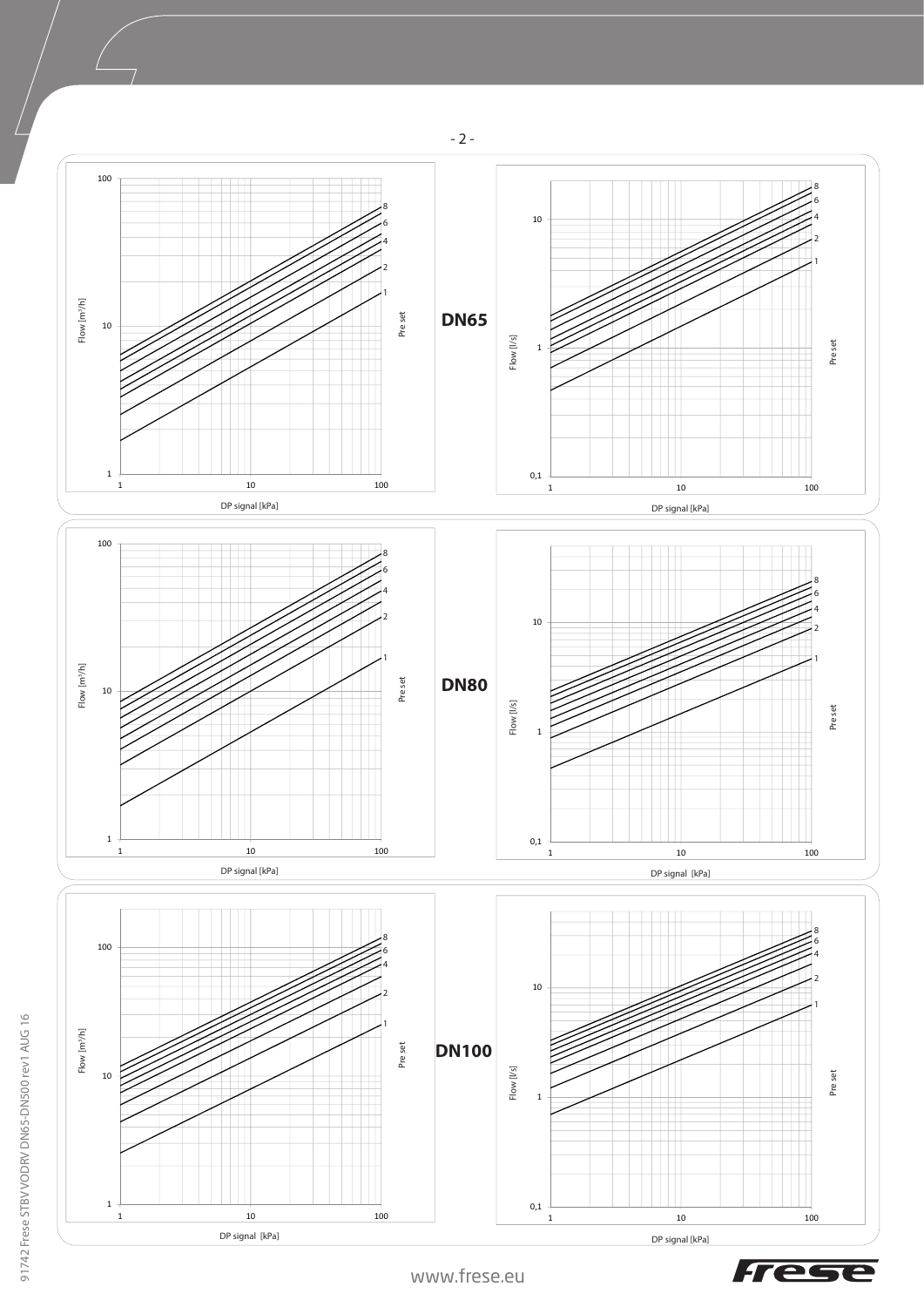

Tese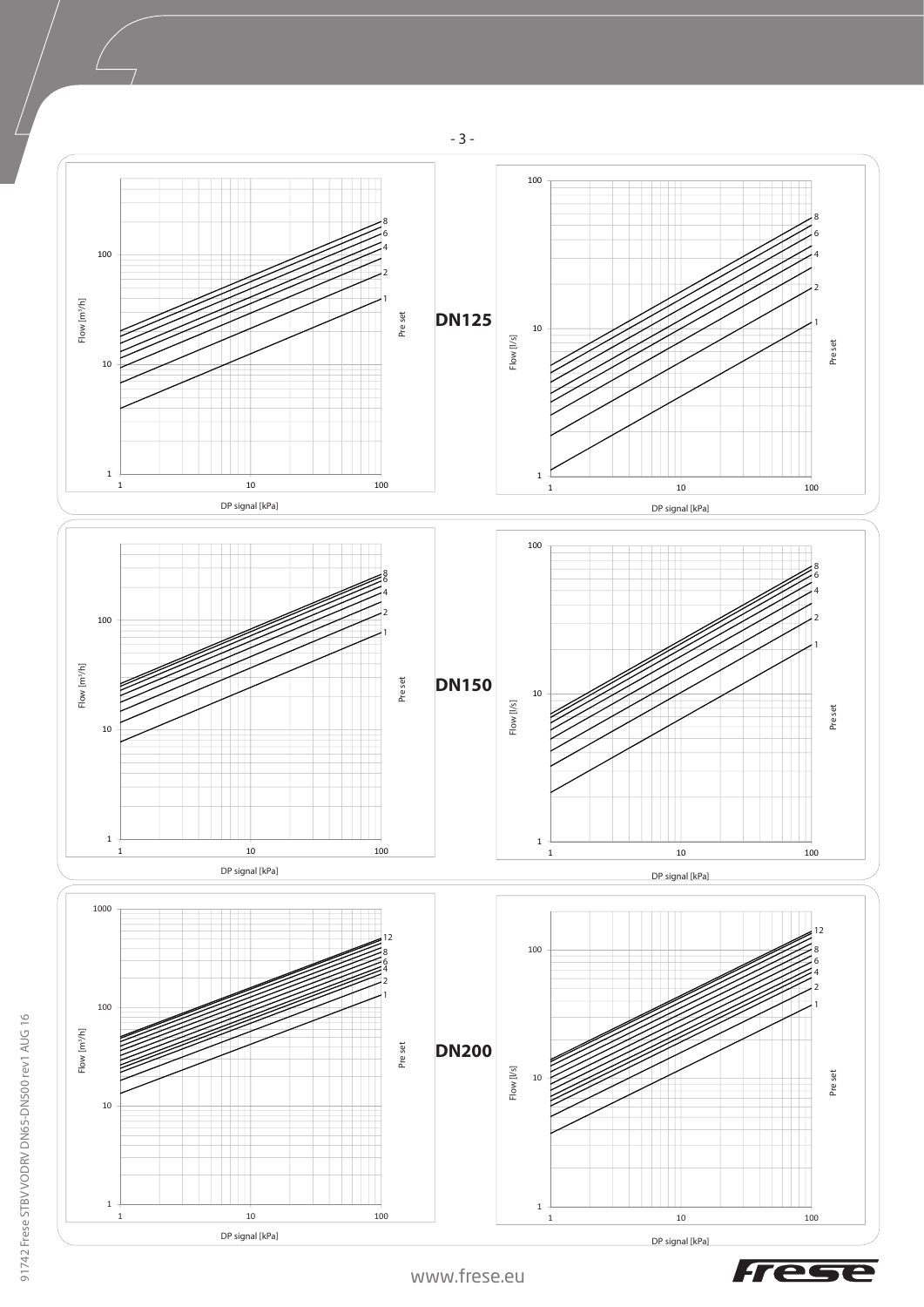

Tec